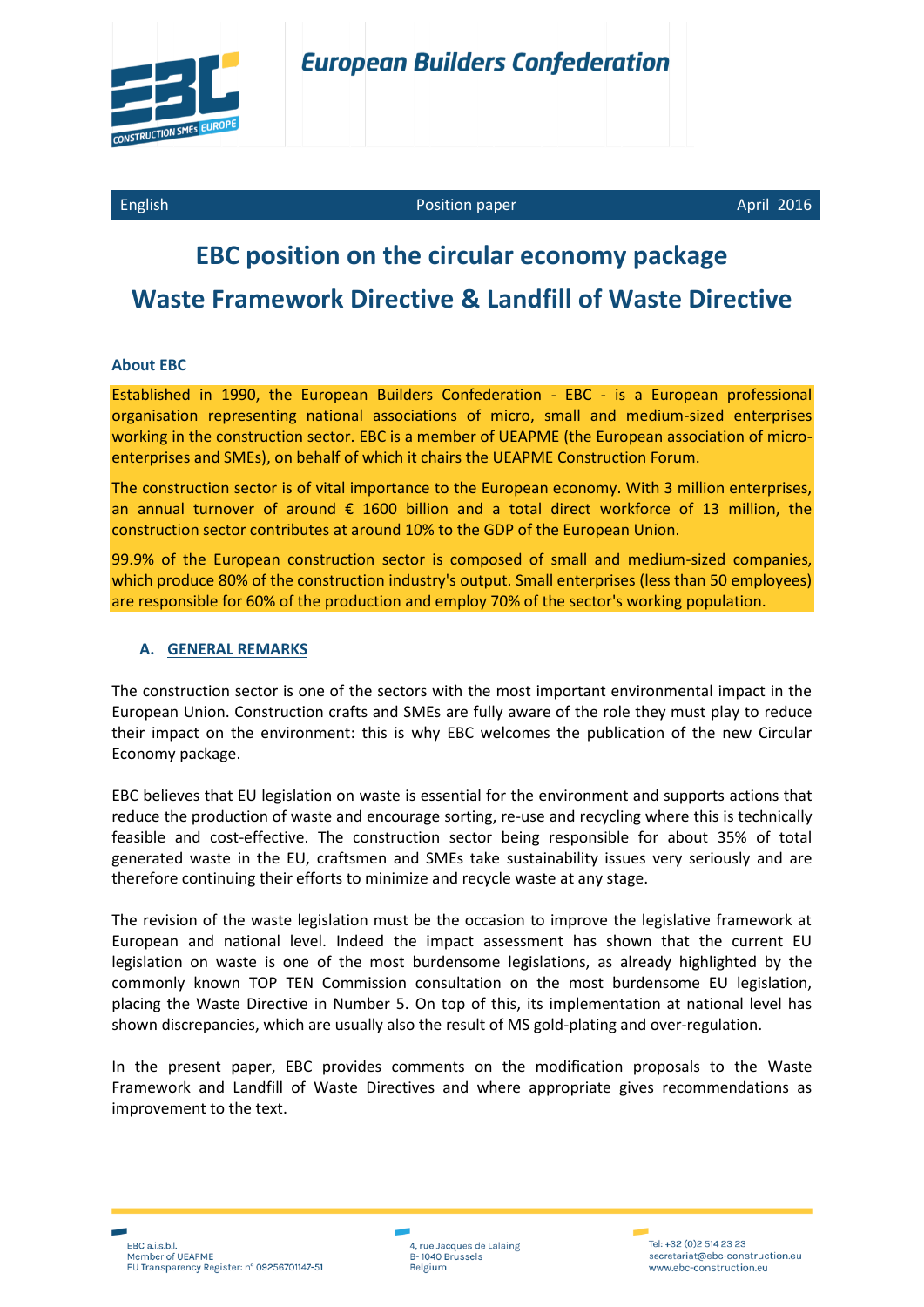

It is really important that the translation of the proposals into the different EU languages reflect the original meaning to avoid any confusion; this is even more important when it comes to the translation of definitions.

#### **B. COMMENTS AND RECOMMENDATIONS**

### *WASTE FRAMEWORK DIRECTIVE*

#### *Article 3 – Definitions*

#### *"Construction and demolition waste"*

EBC welcomes the introduction of the definition of "construction and demolition waste" into the directive in order to avoid any confusion.

#### *"Backfilling"*

The Commission proposes to insert a definition on "backfilling". EBC welcomes the introduction of this definition but believes that for coherence purposes "backfilling" should be specifically mentioned in Annex II of the Directive, which contains a list of recovery operations.

On top of this it is important that the translation into the different EU languages reflects exactly the original meaning.

#### **RECOMMENDATION**

- **Include the word "backfilling" in the list of Annex II "Recovery Operations" of the Waste Framework Directive** 

#### *Article 8 - Extended Producer Responsibility*

The Commission proposes to add the following characteristics to the Extended Producer Responsibility: *"such measures may also include the establishment of extended producer responsibility schemes defining specific operational and financial obligations for producers of products".* This means that producers shall cover the costs of the actions beyond the use phase of a product on which the producer has no influence.

EBC cannot accept such a large responsibility for producers since the administrative and economic costs would be excessive for SMEs and harm their competitiveness.

#### **RECOMMENDATION**

- **The word "operational" should be deleted from par. 1 and the following sentence should be added: "the producer responsibility should be accompanied by the principle of shared responsibility between producer, consumer and municipality".**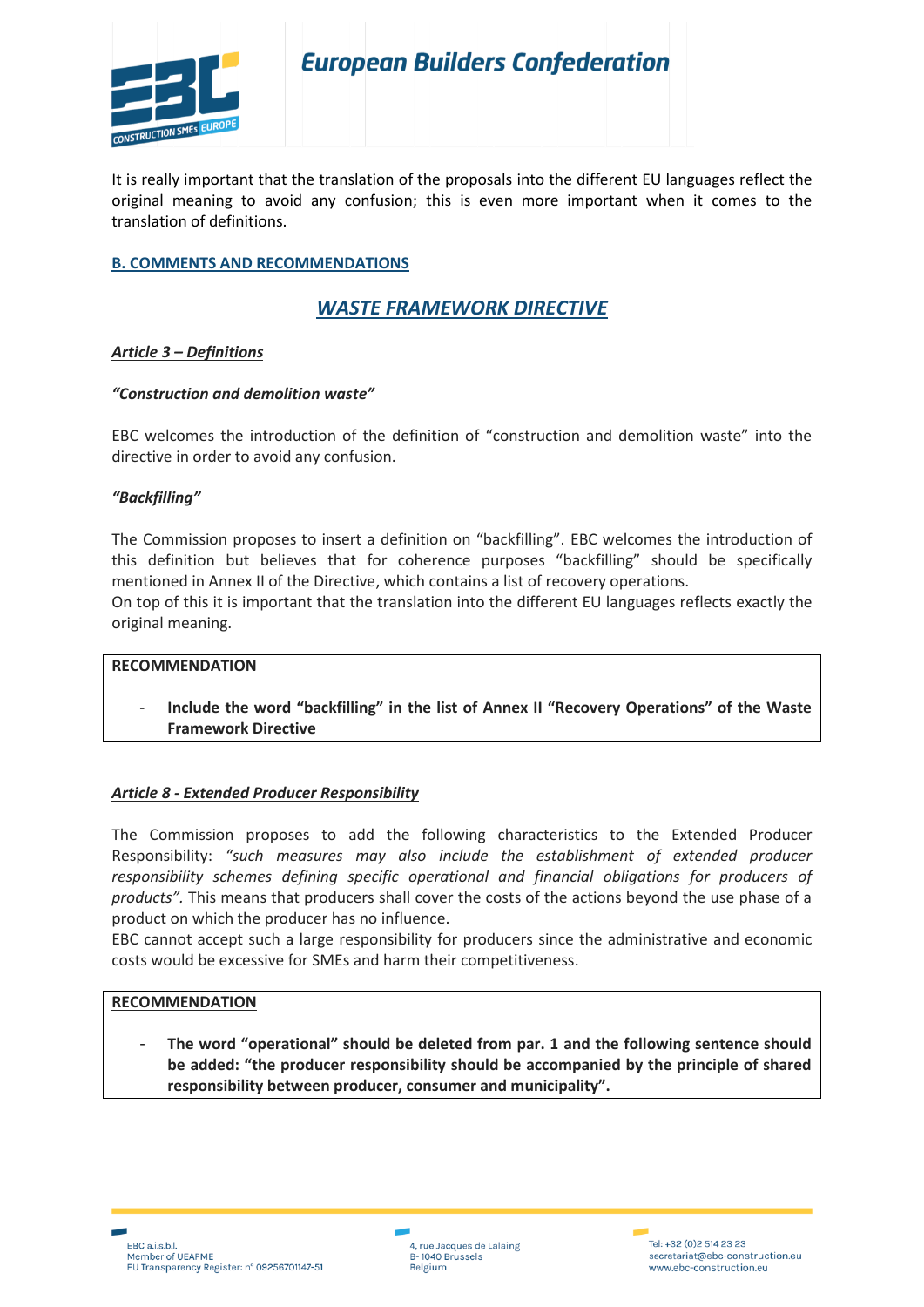

# **European Builders Confederation**

#### *Article 9 – Prevention of waste*

The proposal asks Member States to take measures to prevent waste generation. To this end the measures shall notably "reduce waste generation in processes related to industrial production, extraction of minerals and construction and demolition, taking into account best available techniques".

EBC acknowledges the importance of reducing construction waste but believes that it is very difficult to reduce demolition waste. On top of this, it is important to keep in mind that in renovation works including a demolition, sorting of the waste is not always possible since materials can be tangled. Finally microenterprises do not always have access best available techniques.

#### **RECOMMENDATION**

- **Before a demolition takes place, a management of the waste should be organised.**
- **The reduction of waste generation should take into account cost-optimal techniques.**

#### *Article 11 – Re-use and recycling*

The Commission adds a paragraph stipulating that Member States shall take "measures to promote sorting systems for construction and demolition waste and for at least the following: wood, aggregates, metal, glass and plaster". EBC supports this proposal as long as it is technically, economically and environmentally feasible.

#### **RECOMMENDATION**

- **Sorting systems for construction and demolition waste and notably for wood, aggregates, metal, glass and plaster, should take into account technical, economic and environmental conditions.** 

#### *LANDFILL OF WASTE DIRECTIVE*

At periodic intervals and when construction works are completed, construction companies have to transport their waste. EBC supports the progressive ban on landfilling as long as suitable alternatives are accessible, and that workers do not have to drive too far to access them, especially for specific or hazardous waste.

#### *Article 5 - Waste and treatment not accepted in landfills*

The Commission shall make propositions by 31 December 2024 to reduce landfilling of nonhazardous waste other than municipal waste. EBC believes it is essential for companies to easily find a replacement channel in order not to degrade the proximity criterion. These replacement channels can take the shape of "transit" facilities and must allow the concentration of small waste quantities that will end-up in recycling or recovery sites. These facilities must constitute a homogeneous network, so businesses can deposit their waste in the respect of the proximity principle. The costs must be adapted to the type and quantity of waste.

4, rue Jacques de Lalaing<br>B- 1040 Brussels Belgium